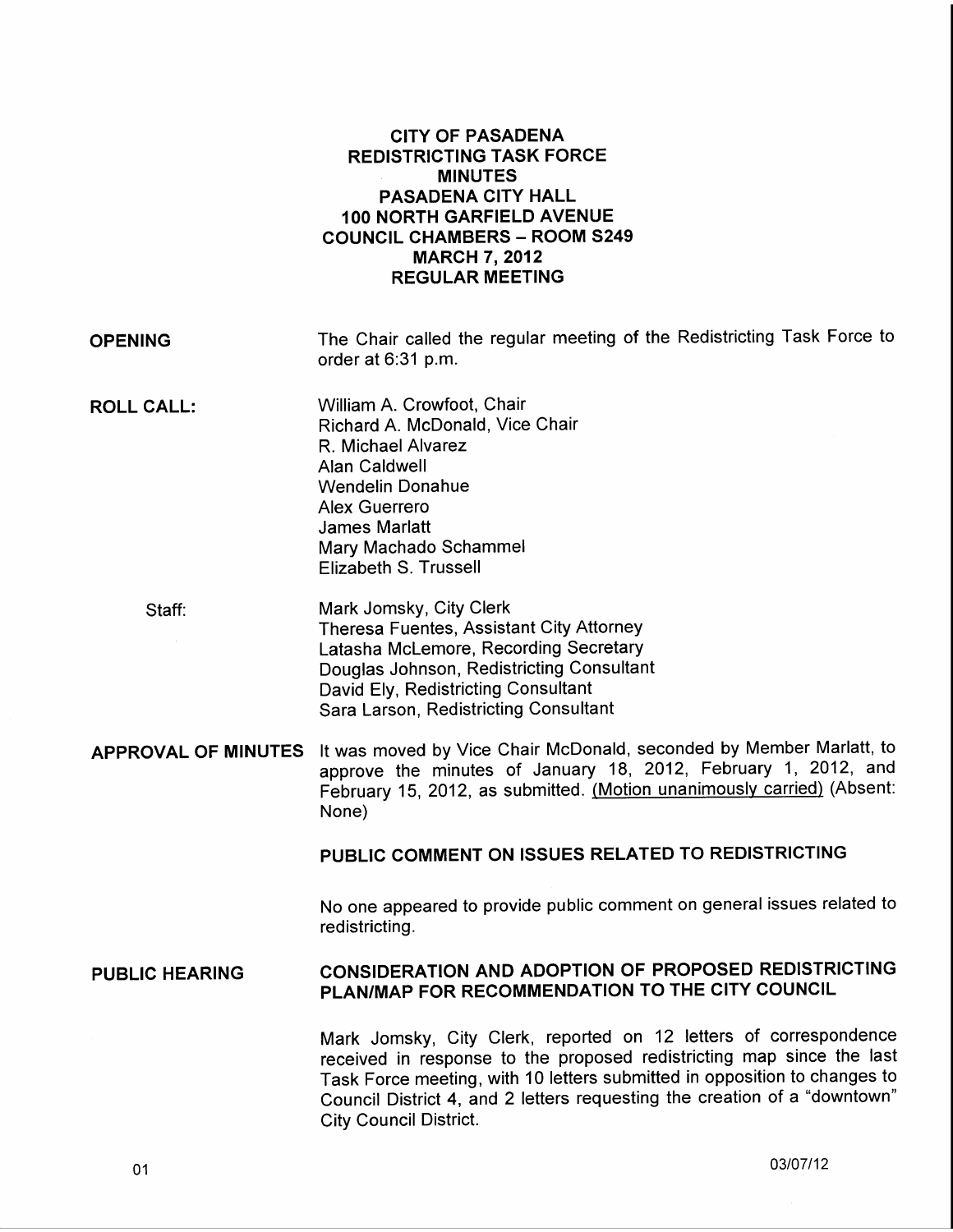Douglas Johnson, National Demographics Corporation, conducted a PowerPoint presentation providing an overview of the needed changes to the current City Council District Map (adopted in 2002), the modifications considered and/or endorsed by the Task Force at previous meetings during the redistricting process, and presented the Consultant's revision of the modified endorsed map (the revision referred to as the "Nelson Alley Plan") as a proposed redistricting map for recommendation to the City Council, and responded to questions.

The following individuals spoke on the proposed redistricting map ("Nelson Alley Plan"):

> Jonathan Edewards, Downtown Pasadena Neighborhood Association, responded to statements made that the Downtown Pasadena Neighborhood Association's plan is premature, advised the Task Force to re-examine the issues, and voiced opposition to the proposed redistricting map.

> David George Gevorkyan, Armenian National Committee, spoke in support of the presented Nelson Alley Plan, and thanked the Task Force for their work on redistricting, specifically relating to the Armenian community.

> Jill Fosselman, Pasadena resident, urged the Task Force to carefully examine requests made to keep neighborhood associations in one City Council district and to determine if such requests for consolidation are from active neighborhood associations or from just one individual residing within a neighborhood association, and offered a slight modification to the proposed redistricting map.

> Chris Fedukowski, Pasadena resident, expressed her support for the Downtown Pasadena Neighborhood Association's submitted plan.

> Jack Levy, Pasadena resident, expressed his concerns regarding changes contemplated for City Council District 4 as part of the redistricting process, and also his appreciation for modifications made that allow his residence to remain in the District.

> Harald Zechner, Pasadena resident, stated his concerns regarding the need to move residents from one City Council District into another, noting the unsettling nature of having had no voice in the election of that District's Councilmember.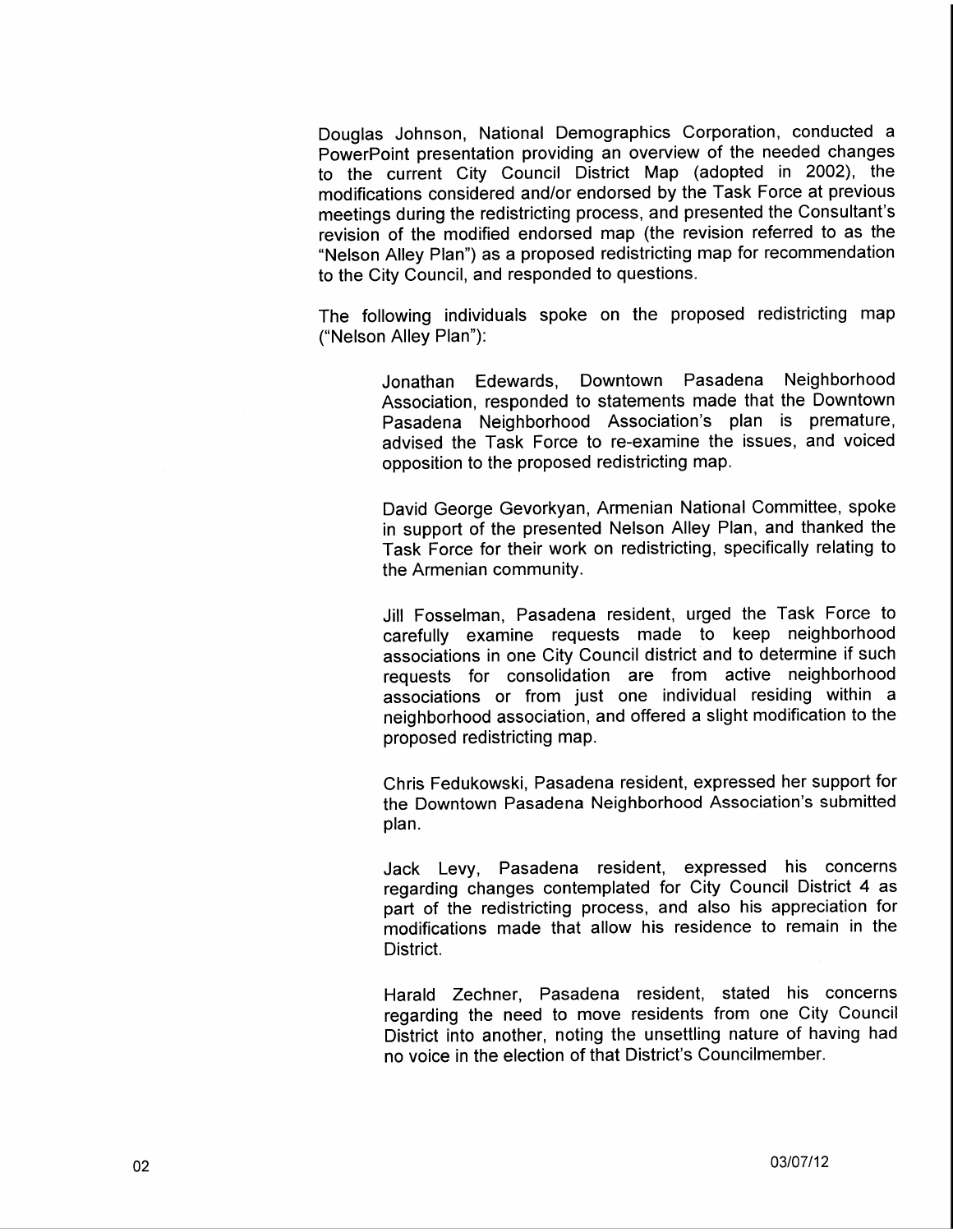At the conclusion of public comment, the Chair stated the following for the record:

"Based on previous discussions and determinations made by the Task Force over the course of the redistricting process, the following criteria were established as goals to meet in determining a redistricting map:

Criteria 1: Pursuant to City Charter Section 1201, the City of Pasadena must modify the boundaries of the districts from which Councilmembers are elected following each decennial census so that such districts are as nearly equal in population as practicable. In addition, the law requires that population equality, equal opportunity for participation and traditional districting principles be considered during redistricting.

Criteria 2: That the redistricting plan maintain the Colorado Boulevard boundary for City Council Districts to the greatest extent possible.

Criteria 3: That the plan protect Neighborhood Associations to the greatest extent possible."

In response to the Chair's statements, the Consultant stated that the deviation of the endorsed modified redistricting plan is 0.4%, and the Nelson Alley Plan is 0.8%. Assistant City Attorney Fuentes confirmed that these deviations in population are acceptable under applicable laws and the requirements stated in the City Charter.

Member Guerrero stated that the proposed redistricting map known as the Nelson Alley Plan addresses his concerns for District 2 and endorsed the modification as presented by the Consultant.

Member Marlatt, having worked with the Consultant separately, presented an alternative map reflecting changes that minimize the boundary shifts and impacts on District 4 (avoiding the need to move large numbers of residents into and out of District 4}, and submitted it for consideration by the Task Force.

Following discussion regarding reasons/motivation in pursuing the alternative map presented by Mr. Marlatt, the disconnection and impact created for District 2 in crossing Colorado Boulevard as proposed by Mr. Marlatt's plan, further review and discussion of the Nelson Alley Plan and the impacts it has on Districts 2 and 4, and general consensus by the Task Force to support the Nelson Alley Plan, Member Marlatt withdrew his alternative map and expressed support of the Nelson Alley Plan.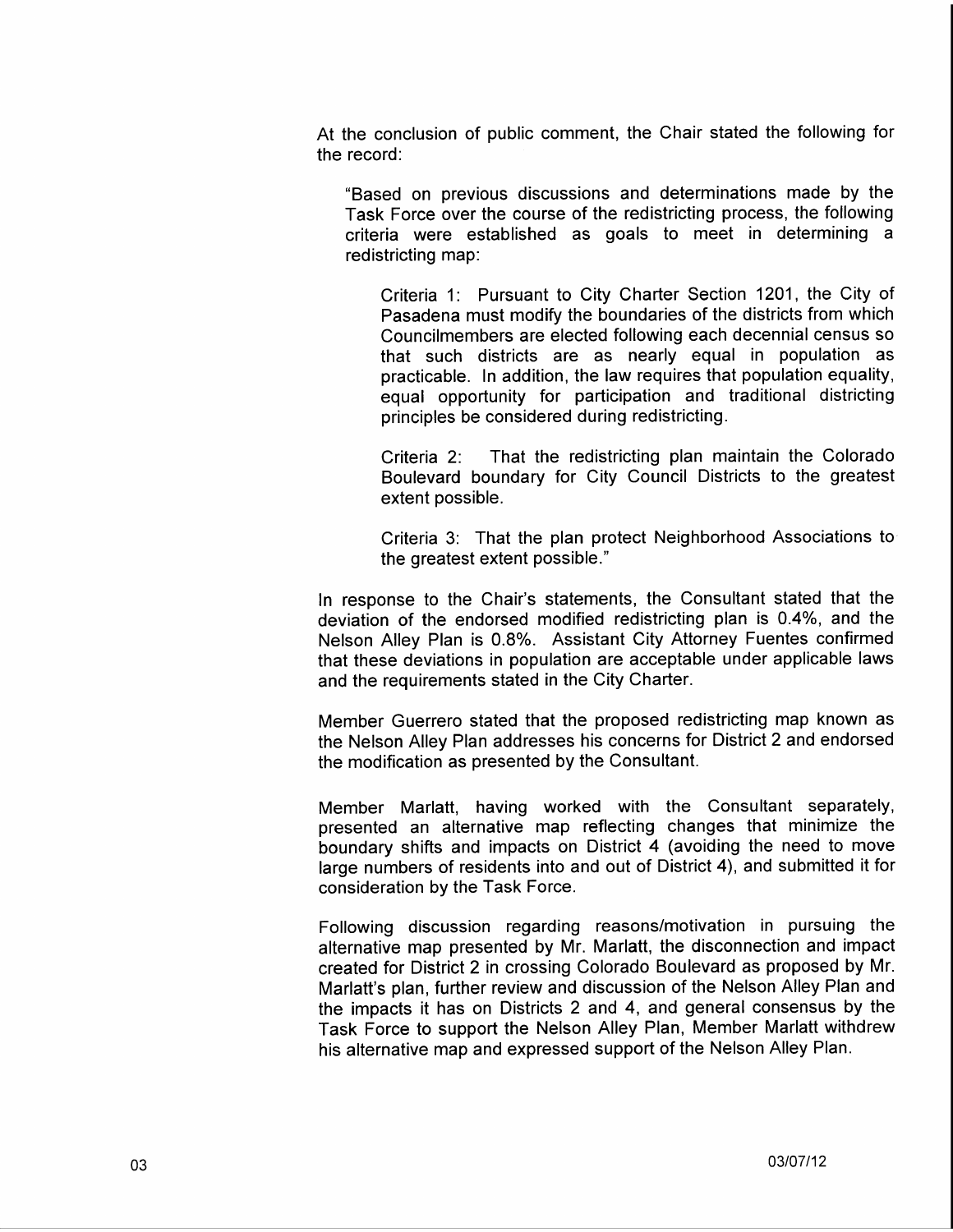Vice Chair McDonald thanked the City Clerk, City Attorney, and City/KPAS staff for their professionalism and high level of integrity in assisting the Task Force in their Redistricting efforts. He also thanked Chair Crowfoot for all his hard work and professionalism in leading the Task Force.

Vice Chair McDonald addressed the Downtown Pasadena Neighborhood Association, stating his overall support for their efforts of improving the neighborhood in the General Plan and the Zoning Code. However, he noted that the Task Force's actions are bound by a number of legal criteria in relation to redistricting: equalization of population, communities of interest, and protecting the rights and representation of protected classes. He noted that the information presented by the supporters of the proposed downtown City Council District did not meet all of the legal criteria, and therefore, could not be supported. Lastly, he encouraged all Task Force members to support the proposed redistricting map.

Following discussion, it was moved by Member Guerrero, seconded by Member Donahue, to find that all the stated goals (articulated above), have been met, and to approve the Nelson Alley Plan Redistricting Map for submittal as a recommended redistricting plan to the City Council. AYES: Members Alvarez, Caldwell, Donahue, Guerrero, Marlatt, Schammel, Trussell, Vice Chair McDonald, Chair Crowfoot NOES: None

ABSENT: None

## DISCUSSION AND DIRECTION REGARDING THE PROCESS TO PREPARE AND SUBMIT A FINAL REPORT TO THE CITY COUNCIL

Following discussion, it was moved by Member Schammel, seconded by Member Trussell, to direct and authorize the Chair and Vice Chair to prepare, submit, and present the 2012 Redistricting Task Force final report to the City Council. (Motion unanimously carried) (Absent: None)

It was moved by Member Caldwell, seconded by Member Trussell, to authorize the Chair to sign the final minutes of the March 7, 2012 meeting on behalf of the Task Force. (Motion unanimously carried) (Absent: None)

## **COMMENTS FROM TASK FORCE MEMBERS**

Member Trussell expressed her appreciation for working with the Task Force and gratitude for the learning experience.

Member Guerrero mentioned that this experience has been both educational and rewarding, and thanked the City Clerk and City Attorney for their work.